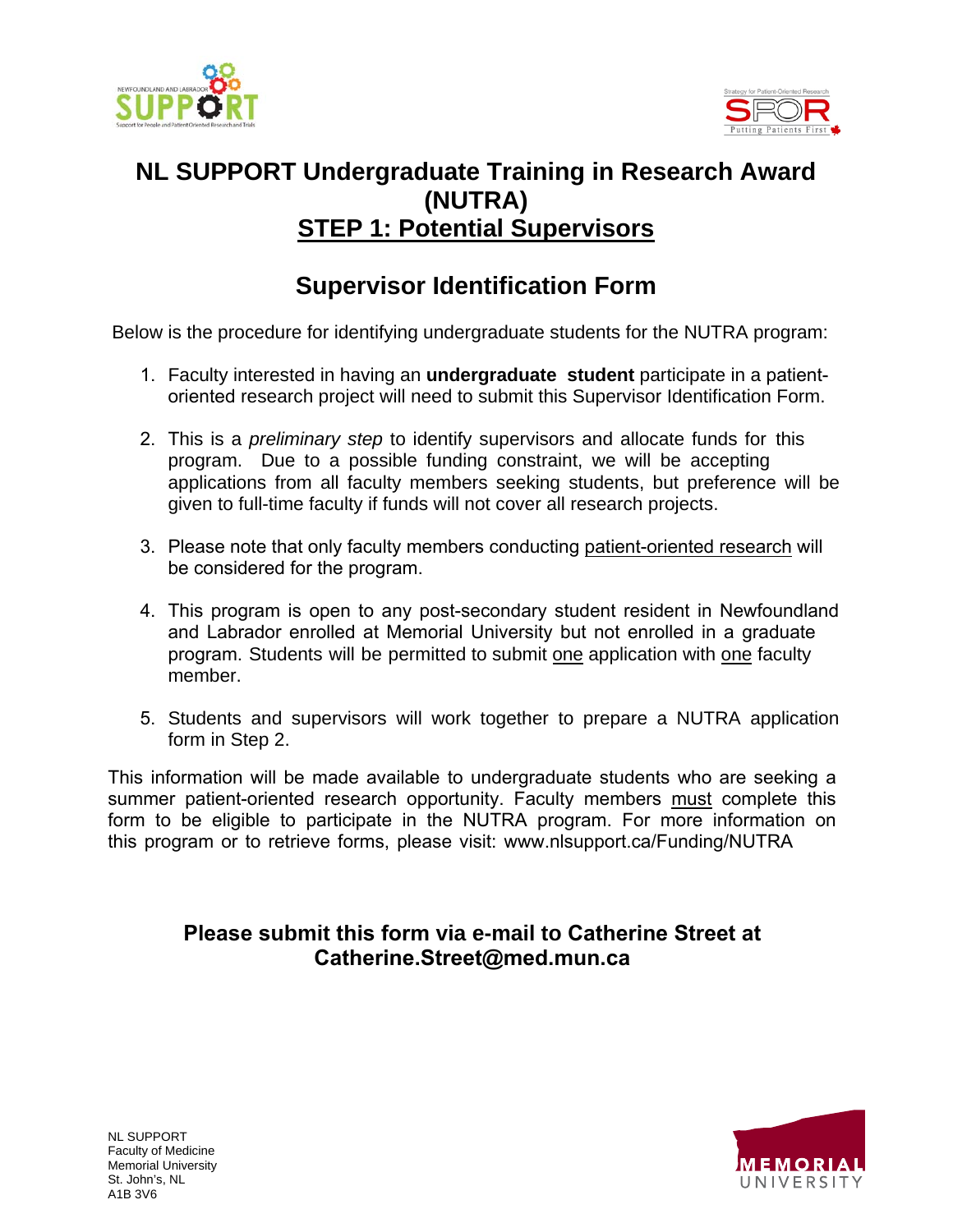



# **NL SUPPORT Undergraduate Training in Research Award (NUTRA) STEP 1: Potential Supervisors**

### **Supervisor Contact Information**

Name:

Discipline or Division:

Faculty or School:

Telephone number:

Email:

### **Research Information**

Research area *(including how your research is patient-oriented)*:

Will your research project require any clearances (i.e. ethics, animal care or biohazard)?  $\Box$  No  $\Box$  Yes

#### Website:

#### **Please select one of the following 2 options:**

 $\Box$  Yes, I would like my contact information circulated to students

 $\Box$  No, do not circulate my information. I have a student chosen already:

Student Name: Student Number:

*Note: identified students must still submit an application during Phase II*